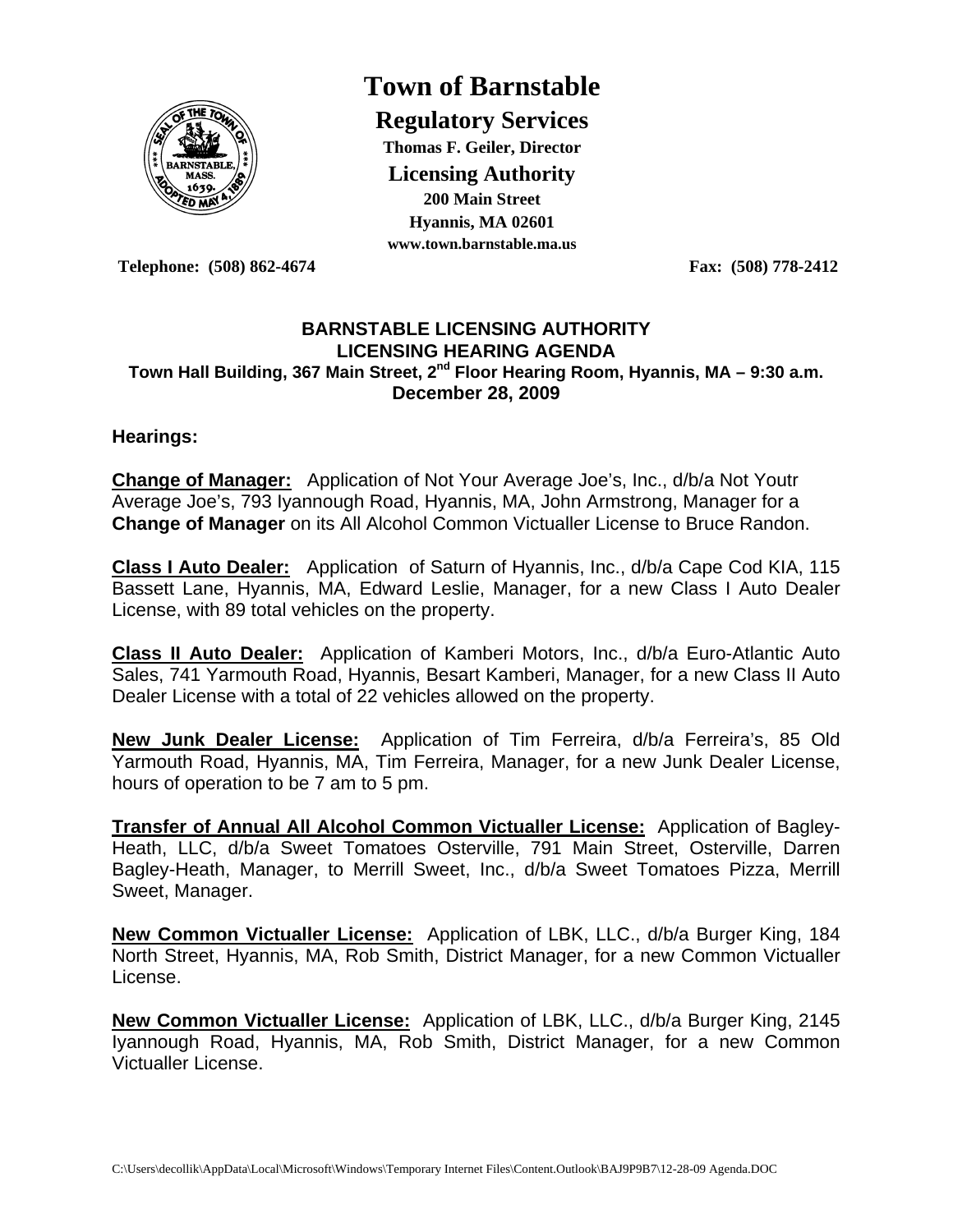**Show Cause Hearing:** Show Cause Hearing for Cape Cod Precious Gems & Coins, 48 Iyannough Road, Hyannis, MA, Carl Marchetti, Manager, for revocation of its Junk Dealer License as a result of information presented to the Licensing Authority by Detective Sgt. John Murphy of the Barnstable Police Department at the December 7, 2009 Licensing Authority Hearing for failure to comply with the Town of Barnstable Rules and Regulations under Chapter 502 regarding non-reporting of items purchased for sale, that it purchased items which appear on a list of stolen property, and a determination that Mr. Marchetti is an improper person to hold a Junk Dealer License, to show cause why your Junk Dealer License should not be permanently revoked.

#### **Renewals:**

## **Daily Live Entertainment:**

## **Daily Non-Live Entertainment:**

Ryan Family Amusements

#### **Pool Tables:**

#### **Automatic Amusement/Video Games:**

Ryan Family Amusements

#### **Sunday Entertainment:**

Ryan Family Amusements

#### **Lodging Houses:**

Saltwinds B&B Beechwood Inn

#### **Class I Auto Dealers:**

Buckler's Tracey Volkswagen/Audi

#### **Class II Auto Dealers:**

Hyannis Auto Sales Wheels to Work West Main Auto Robert's Auto Wholesale Huhtanen's Auto Sales